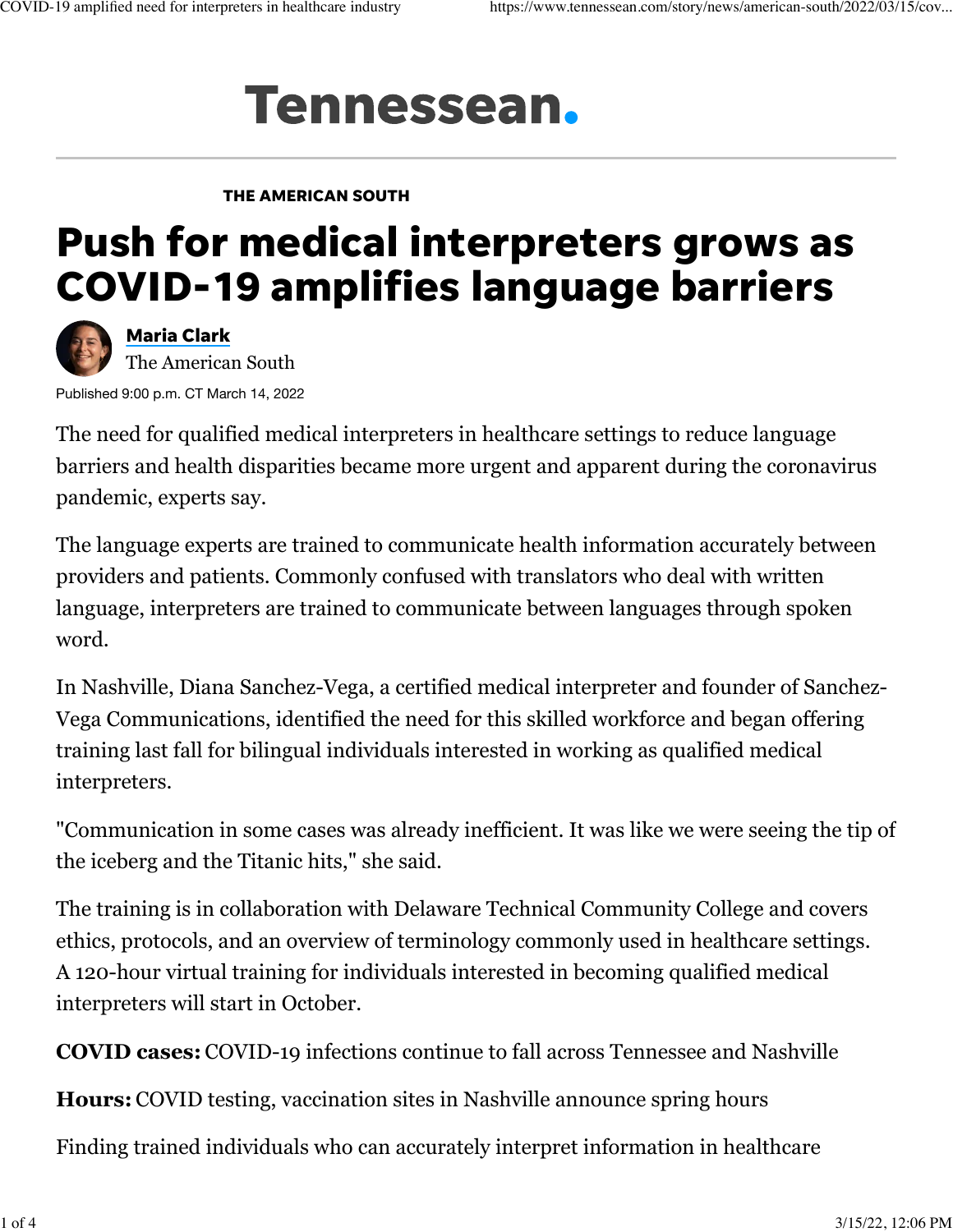settings is essential to reduce language access barriers, especially as the LEP (Limited English Proficiency) population in the United States grows, she said.

Approximately 67 million people in the U.S. spoke a language other than English at home, nearly triple the amount since 1980, according to an [analysis by the Center for](https://cis.org/Report/673-Million-United-States-Spoke-Foreign-Language-Home-2018) [Immigration Studies](https://cis.org/Report/673-Million-United-States-Spoke-Foreign-Language-Home-2018) based on 2018 census data.

Of those, about 25.6 million (38%) said they spoke English with less proficiency. Tennessee was among the top 10 states that saw the largest population increase (up 459 percent) of people speaking a foreign language at home since 1980, according to the analysis.

Sanchez-Vega said a shortage of qualified interpreters was exacerbated by the pandemic.

Some employers will ask bilingual staff to interpret because they have the language skills, but aren't actually trained as interpreters, she said. Or in some cases, family members or friends are asked to interpret for patients.

"The pandemic put this issue at the forefront. Instead of having two LEPs showing up to the emergency department, now you have 12," she said.

Dr. Pilar Ortega, an emergency medicine physician and the president of the National Association of Medical Spanish, has studied how language access issues in healthcare settings create health disparities. It's an issue that long pre-dates the pandemic, she said.

During the pandemic, she noted many on-site medical interpreters were switched to virtual positions to reduce the number of people in hospital rooms.

While many healthcare settings already used telephonic or video tools to conference in medical interpreters, many saw their jobs temporarily suspended or lost, Ortega said.

On-site interpreters in hospitals are part of an established workflow, but when that work went remote during the pandemic, the workflow was disrupted and people might forgo using an interpreter without someone on-site, Ortega said.

More health systems embraced telehealth tools early in the pandemic and received federal funding through the CARES Act [to expand virtual medical and behavioral care options.](https://www.fcc.gov/covid-19-telehealth-program-invoices-reimbursements#:~:text=The%20COVID%2D19%20Telehealth%20Program%20provides%20%24200%20million%20in%20funding,to%20the%20COVID%2D19%20pandemic.)

"A lot of telehealth systems were not built thinking about three-way conversations. So having an interpreter present during a telehealth encounter may not have been feasible for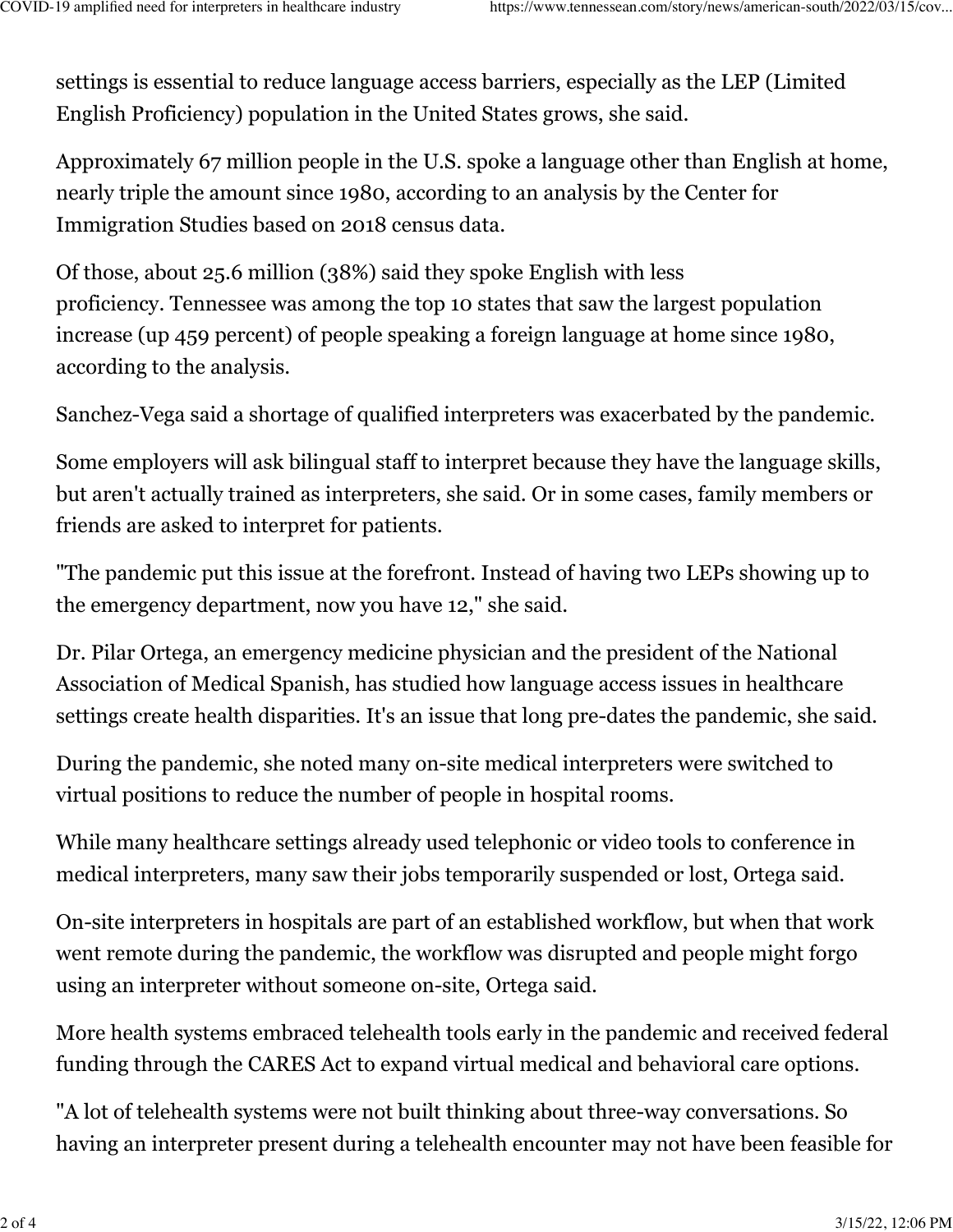all telehealth systems initially. That has been an issue," said Ortega.

Even safety precautions such as masks and goggles could constrain in-person communication, she said, limiting the ability to interpret expressions.

Guadalupe Alvarado and Jani Sousa, interpreters with [Martti Interpretation by UpHealth,](https://www.martti.us/) observed remotely during the early days of the pandemic as patients flooded emergency rooms and hospitals struggled.

Through subsequent waves of the pandemic, Alvarado, a Spanish-language interpreter, said more providers have adopted video and telephonic options to aid communication.

"I noticed that there was more flexibility and more resources than before. Some hospitals integrated microphones to their suits to improve communication, there was a quick evolution to integrate interpretation when it wasn't available on site," said Alvarado, a nationally certified medical interpreter.

The Martti telehealth platform connects providers to a variety of interpreters in 250 languages. Interpretation over video is available in 57 of those languages. Andrew Panos, the founder of the Martti platform and chief operations officer at UpHealth, said he wanted to create an option to help reduce patients' anxieties and create more equitable access.

"The patient is injured, they don't understand the language, the fear is there. But then suddenly someone comes on the screen, they speak the same language. Clear communication starts to happen. So many things result from that, a reduction in defensive medicine and a much better encounter for the patient," he said.

Monserrat Skinner, a staff medical interpreter for Lee Health in southwest Florida, continued working in person throughout the pandemic.

She sees her role as more than just a communication bridge. She says it is adding another layer of human contact -- often something as simple as a smile or a pat on the shoulder.

"When families were not allowed to come into the hospital room, we were the only connection the patient had. Sometimes we were the only ones to hold the hand of the patient because we speak the same language. This is a very human profession and critical," she said.

*Maria Clark is a general assignment reporter with The American South. Story ideas,*